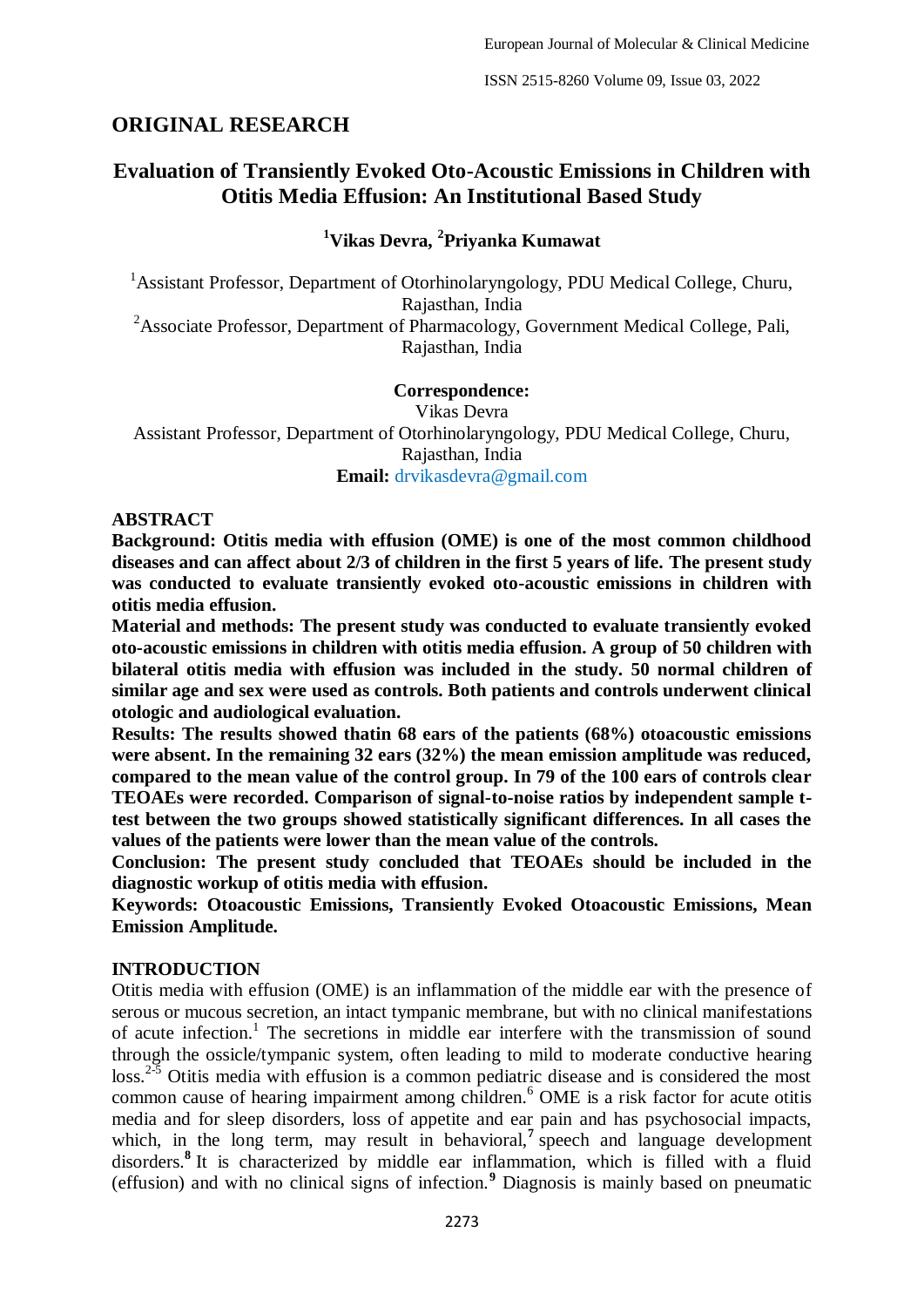otoscopy, pure-tone audiometry, and tympanometry. Tympanometry is an objective technique that can detect abnormal middle-ear function consistent with the presence of fluid in the middle-ear cavity.<sup>10</sup> Transiently evoked otoacoustic emissions (TEOAEs) are a diagnostic method widely used during the past decade to study cochlear function, in a noninvasive and objective manner. Usually, TEOAEs are present in people who have normal cochlear function and a healthy middle ear.<sup>11</sup> The present study was conducted to evaluate transiently evoked oto-acoustic emissions in children with otitis media effusion.

## **MATERIALS AND METHODS**

The present study was conducted to evaluate transiently evoked oto-acoustic emissions in children with otitis media effusion. A group of 50 children with bilateral otitis media with effusion was included in the study. 50 normal children of similar age and sex were used as controls. Both patients and controls underwent clinical otologic and audiological evaluation including medical history, pneumatic otoscopy, tympanometry, and standard pure-tone audiometry. The diagnosis of otitis media with effusion was established when findings in at least three of them were positive. Conventional pure-tone audiometry was conducted in a standard soundproof booth, using a two-channel ALPS audiometer and earphones. Standard audiometric procedures were applied and the pure-tone thresholds of each ear at frequencies of 0.25, 0.5, 1, 2, 3, 4, and 8 kHz were measured. Subjects were considered to have a hearing loss if any threshold between 250 and 8000 Hz exceeded 20 dB HL. When air conduction thresholds were out of normal hearing range, bone conduction thresholds were obtained. Standard single-frequency tympanometry was performed with an AUDIO-SMART, NEUROSOFT portable Tympanometer, using a single frequency 85 dB SPL (sound pressure level) tone set at 226 Hz. The range of ear canal pressure was +400 to −600 daPa. The American Speech-Language-Hearing Association guidelines were used to determine if a  $t$ ympanogram was considered abnormal $^{11}$ :

- 1. Static admittance less than 0.3 mmho;
- 2. An equivalent ear canal volume greater than 1.0 cm3 when accompanied by a flat tympanogram;
- 3. Tympanometric width greater than 200 daPa.

TEOAEs were further performed in all patients and controls, using a AUDIO SMART, Neurosoft Portable OAE. The acoustical stimulation, the data recording, and the data analysis were produced automatically with the aid of this system. Testing was performed in a sound proof room using a standard probe with disposable tips. The noise rejection level at the probe tip was set to 47 dBand fitting of the probe was inspected prior to each recording. Stimuli were half-sinusoidal clicks of 100 µsec duration. The nonlinear method of recording was used, allowing the phase-locked cochlear component of the response to be measured. The recording bandwidth was set between 0.75 to 5 kHz, stimulus intensity was approximately 80 dB, and repetition rate was 50 stimuli/sec. The numbers of responses accepted and rejected by artefact rejection were displayed and updated during averaging. The test was concluded after 260 total sweeps had been recorded. The "pass" criteria were signal-tonoise ratio >6 dB, in four of five  $1/2$  octave frequency bands at 1, 1.5, 2, 3, and 4 kHz.<sup>12</sup>

### **RESULTS**

A group of 50 children with bilateral otitis media with effusion was included in the study. 50 normal children of similar age and sex were used as controls. Mean pure-tone thresholds exceeded 20 dB HL for the lower and middle frequencies in the group of children with otitis media with effusion, whereas mean values lower than 20 dB HL were found in the control group across all the examined frequencies. In 68 ears of the patients (68%) otoacoustic emissions were absent. In the remaining 32 ears (32%) the mean emission amplitude was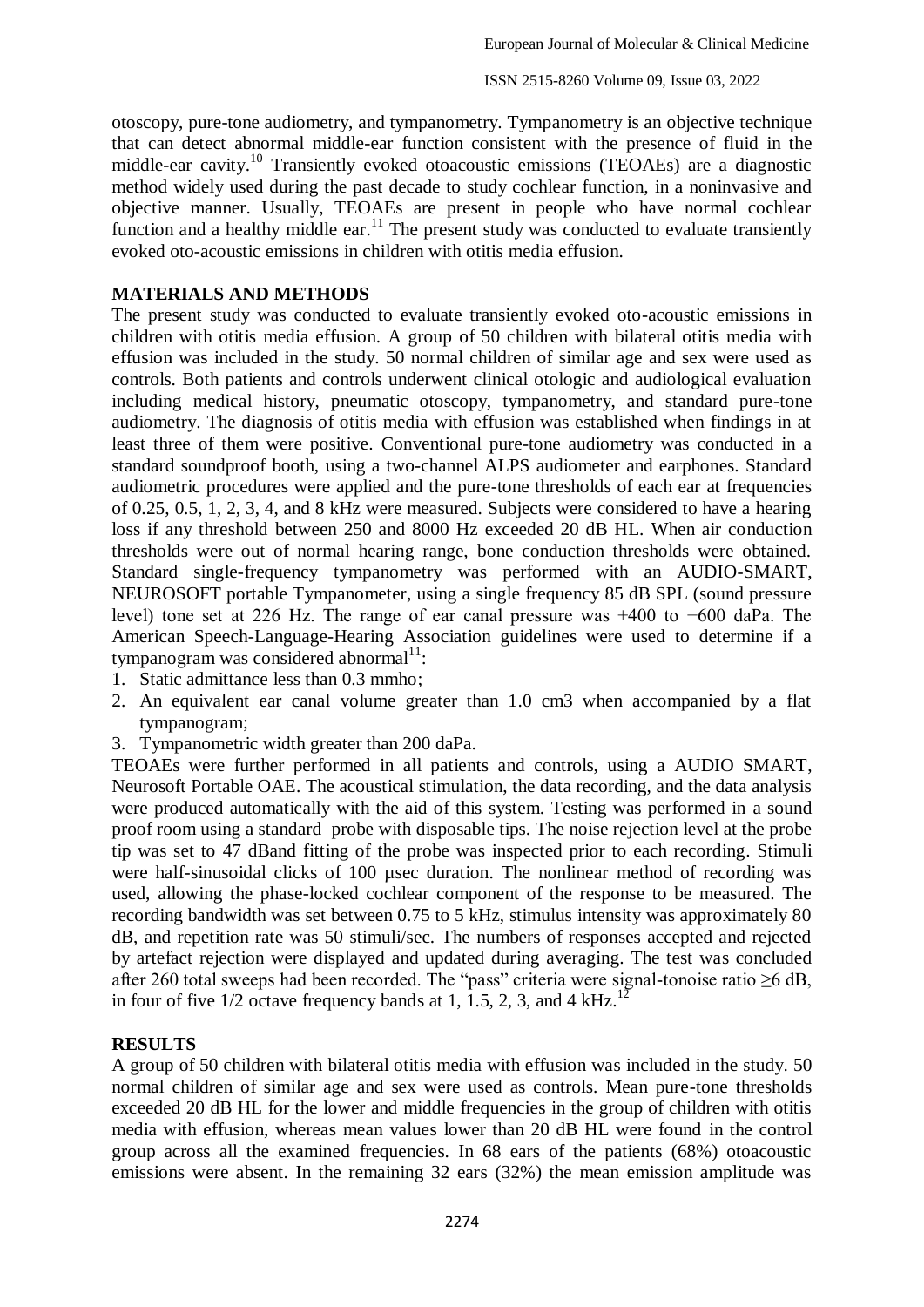reduced, compared to the mean value of the control group. In 79 of the 100 ears of controls clear TEOAEs were recorded. Comparison of signal-to-noise ratios by independent sample ttest between the two groups showed statistically significant differences. In all cases the values of the patients were lower than the mean value of the controls.

**Table 1: Means and levels of statistical significance (P) of pure-tone thresholds and signal-to-noise ratios of transiently evoked otoacoustic emissions (TEOAEs), comparing the ears of patients and the ears of controls.**

|                             | <b>Pure-tone thresholds</b> |                        |             | <b>Signal-to-noise ratios (TEOAEs)</b> |                        |             |
|-----------------------------|-----------------------------|------------------------|-------------|----------------------------------------|------------------------|-------------|
| <b>Frequencies</b><br>(kHz) | <b>Patient</b><br>ears      | <b>Control</b><br>ears | p-value     | <b>Patient ears</b><br>$N=100$         | <b>Control</b><br>ears | p-value     |
|                             | $N=100$                     | $N=100$                |             |                                        | $N=100$                |             |
| 0.25                        | 31.2                        | 12.8                   | < 0.001     | <b>Not</b>                             | <b>Not</b>             | <b>Not</b>  |
|                             |                             |                        |             | measured                               | measured               | measured    |
| 0.5                         | 29.5                        | 10.3                   | < 0.001     | <b>Not</b>                             | <b>Not</b>             | <b>Not</b>  |
|                             |                             |                        |             | measured                               | measured               | measured    |
| 1.0                         | 24.6                        | 9.8                    | < 0.001     | 6.0                                    | 4.9                    | < 0.01      |
| 1.5                         | <b>Not</b>                  | <b>Not</b>             | <b>Not</b>  | 12.1                                   | 7.1                    | < 0.001     |
|                             | measured                    | measured               | measured    |                                        |                        |             |
| 2.0                         | 25.4                        | 13.0                   | < 0.001     | 18.5                                   | 7.9                    | < 0.001     |
| 3.0                         | 20.9                        | 15.6                   | < 0.01      | 17.2                                   | 8.8                    | < 0.001     |
| 4.0                         | 18.3                        | 16.3                   | <b>Not</b>  | 17.9                                   | 9.3                    | < 0.001     |
|                             |                             |                        | significant |                                        |                        |             |
| 8.0                         | 14.5                        | 15.4                   | <b>Not</b>  |                                        |                        | <b>Not</b>  |
|                             |                             |                        | significant |                                        |                        | significant |

#### **DISCUSSION**

Otitis media with effusion is the most common cause of hearing loss in childhood; it occurs more often during the period of language development and can affect it.<sup>13</sup>The secretions in the middle ear interfere with the transmission of sound through the ossicle/tympanic system, often leading to mild to moderate conductive hearing loss.TEOAEs are signals produced by the cochlea upon stimulation by a short acoustic click in the external ear canal.<sup>14</sup>Otoacoustic emissions aredivided into spontaneous and evoked otoacoustic emissions. Spontaneous otoacoustic emissions are present in half of the normal individuals while evoked otoacoustic emissions are detected in almost all normal hearing individuals. TEOAEs are a valuable screening tool for hearing impairment, although neither information about the degree or configuration of hearing loss is provided, nor is differential diagnosis between sensorineural and conductive hearing loss possible.<sup>15</sup>

In 68 ears of the patients (68%) otoacoustic emissions were absent. In the remaining 32 ears (32%) the mean emission amplitude was reduced, compared to the mean value of the control group. In 79 of the 100 ears of controls clear TEOAEs were recorded. Comparison of signalto-noise ratios by independent sample t-test between the two groups showed statistically significant differences. In all cases the values of the patients were lower than the mean value of the controls.

In 1996, Schmuziger et al., examined TEOAE and found uniformly distributed values in the whole frequency spectrum in patients with damaged middle ear ventilation.<sup>16</sup>

Driscoll et al. found absent TEOAEs in 20.3 per cent of children.<sup>17</sup> In children studying in special schools, the same authors found absent OAEs in 40 per cent.<sup>18</sup>

Koike and Wetmore found that the status of the middle ear greatly affected transiently evoked otoacoustic emission measures, which was most significant with flat tympanograms, mainly indicative of reduced tympanic membrane mobility and the presence of middle-ear effusion.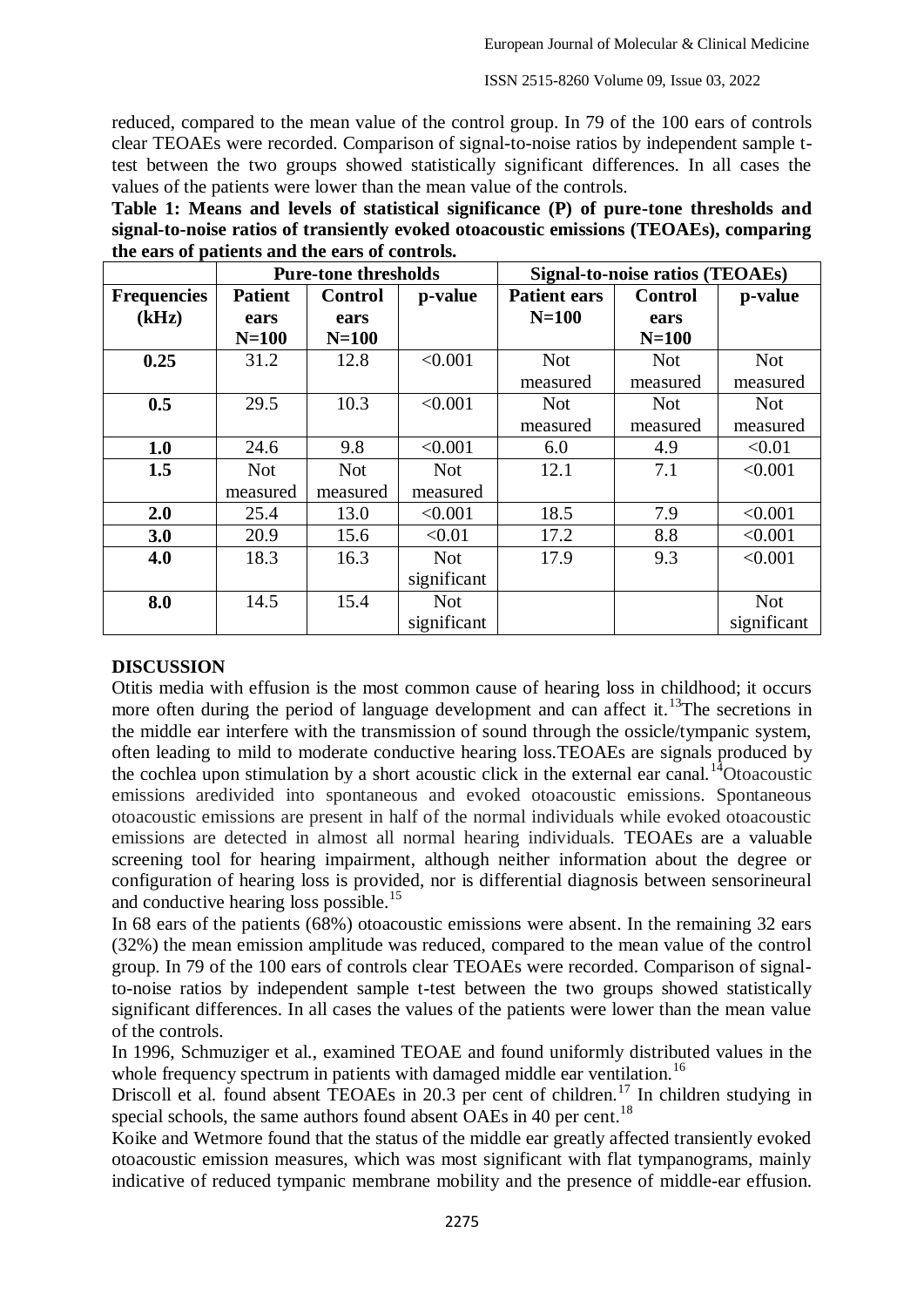These authors too encouraged the routine use of transiently evoked otoacoustic emission testing.<sup>19</sup>

According to Pienkowski, OME might be the cause of hidden hearing loss, since even though audiometric measures may remain normal, hidden damage could impair sound localization and alter the processing of auditory information. It is therefore highly recommended that patients with OME who have normal audiograms be monitored electroacoustically and electrophysiologicallyin order to be sure that the best audiological monitoring and intervention is provided. The high sensitivity of the OAE test probably explains why, in this study, OAE abnormalities could be detected even though other tests, such as psychoacoustic threshold and immittance audiometry, were normal.<sup>20</sup>

## **CONCLUSION**

The present study concluded that TEOAEs should be included in the diagnostic workup of otitis media with effusion.

## **REFERENCES**

- 1. Anonymous. Discussion: Otitis media treatment and sequelae. Pediatr. Infect. Dis. J. 1994, 13, S50–S54.
- 2. Aydemir, G.; Ozkurt, F. Otitis media with effusion in primary schools in Princes' Islands, Istanbul: Prevalence and risk factors. J. Int. Med. Res. 2011, 39, 866–872.
- 3. Blakley, B.W.; Kim, S. Does chronic otitis media cause sensorineural hearing loss? J. Otolaryngol. 1998, 27, 17–20.
- 4. Brookhouser, P. Fluctuating sensorineural hearing loss in children. Otolaryngol. Clin. N. Am. 2002, 35, 909–923.
- 5. M. L. Casselbrandt and E. M. Mandel, "Epidemiology," in Evidence-Based Otitis Media, R. M. Rosenfeld and C. D. Bluestone, Eds., pp. 117–138, B. C. Decker, Ontario, Canada, 1st edition, 1999.
- 6. Hall AJ, Maw AR, Steer CD. Developmental outcomes in early compared with delayed surgery for glue ear up to age 7 years: a randomised controlled trial. Clin Otolaryngol. 2009;34:12-20.
- 7. Rosenfeld R, Schwartz SR, Pynnonen MA, Tunkel DE, Hussey HM, Fichera JS, et al. Clinical practice guideline: tympanostomy tubes in children. Otolaryngol Head Neck Surg. 2013;149 Suppl. 1:S1—35.
- 8. Northern JL, Downs MP. Otitemédia. In: Northern JL, Downs MP, editors. Audição na Infância. 5th ed. Rio de Janeiro: Guanabara; 2005. p. 54-73.
- 9. J. Jerger, "Clinical experience with impedance audiometry," Archives of Otolaryngology, vol. 92, no. 4, pp. 311–324, 1970.
- 10. D. T. Kemp, S. Ryan, and P. Bray, "A guide to the effective use of otoacoustic emissions," Ear and Hearing, vol. 11, no. 2, pp. 93-105, 1990.
- 11. American Speech-Language-Hearing Association, Guidelines for Audiologic Screening, ASHA, Rockville, Md, USA, 1997.
- 12. S. Korres, D. Balatsouras, E. Ferekidis, E. Gkoritsa, A. Georgiou, and T. Nikolopoulos, ―The effect of different 'passfail' criteria on the results of a newborn hearing screening program," Journal for Oto-Rhino-Laryngology and Its Related Specialties, vol. 65, no. 5, pp. 250–253, 2003.
- 13. Hall AJ, Maw AR, Steer CD. Developmental outcomes in early compared with delayed surgery for glue ear up to age 7 years: a randomised controlled trial. Clin Otolaryngol. 2009;34: 12---20.
- 14. Kemp DT. Stimulated acoustic emissions from within the human auditory system. J Acoust Soc Am 1978;64:1386–91.